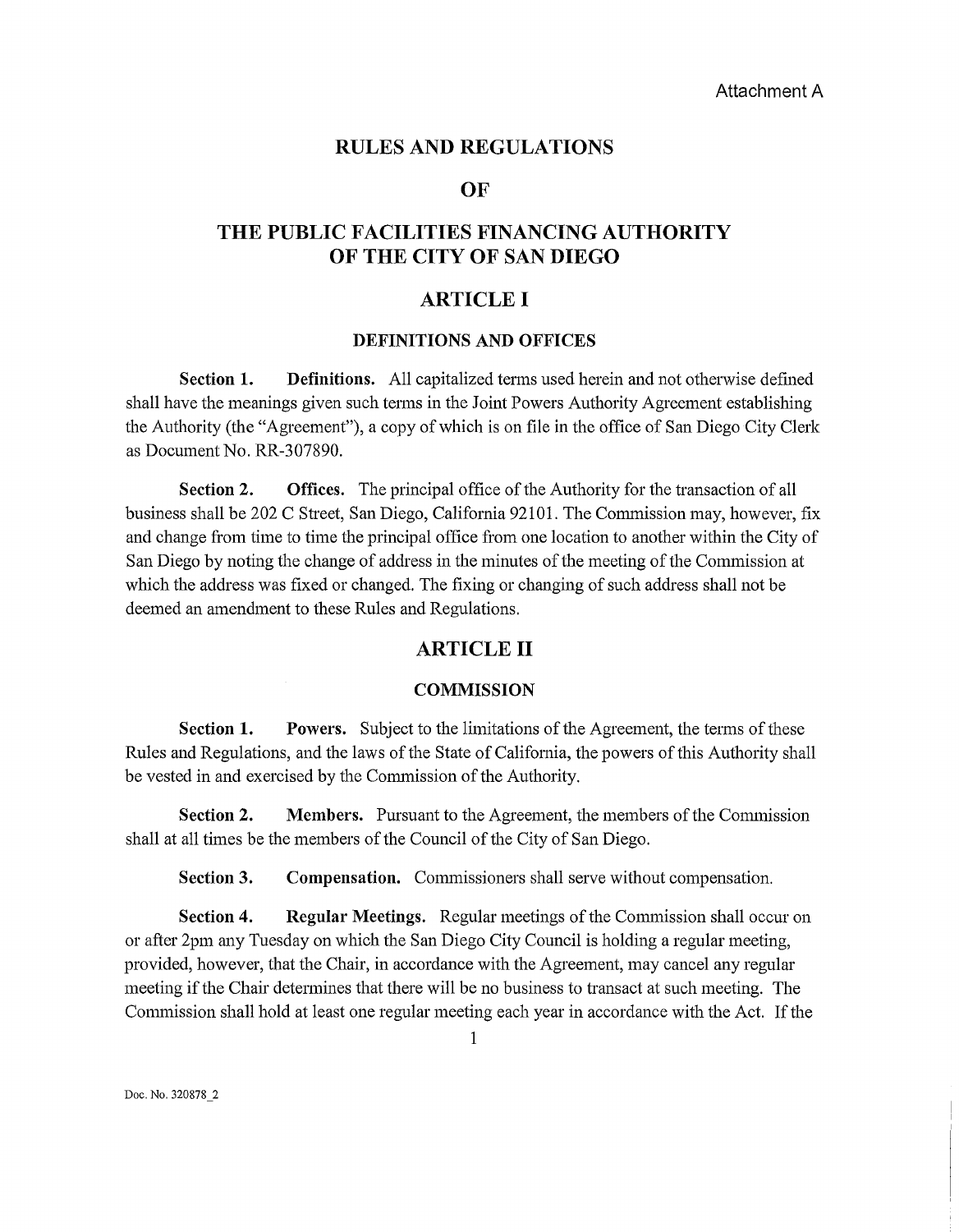Chair determines there is no business to be transacted at any forthcoming meeting or meetings, the Chair shall direct the Secretary of the Authority to post a notice of cancellation for such meeting or meetings not less than 72 hours prior to the scheduled start time of the meeting. The Secretary may provide notice of the cancellation of multiple meetings by posting a single notice.

Section 5. Special Meetings. Special meetings of the Commission shall be held in accordance with the provisions of Section 54956 of the Califomia Government Code.

Section 6. Public Meetings; Notice of Meetings. All meetings of the Commission shall be subject to the provisions of the Ralph M. Brown Act, constituting Chapter 9 of Part 1 of Division 2 of Title 5 of the Califomia Government Code, and notice of the meetings of the Authority shall be given in accordance with such Act.

Section 7. Quorum. A majority of the members of the Commission shall constitute a quorum for the transaction of business. No action may be taken by the Commission except upon the affirmative vote of a majority of the members of the Commission, except that less than a quorum may adjourn a meeting to another time and place.

Section 8. Resignation and Removal of Commissioners. Commissioners may not resign. A Commissioner is removed from the Commission if he or she is no longer a member of the San Diego City Council and a vacancy shall exist until a new Councilmember is swom in.

Section 9. Nonliability for Debts. The private property of the Commissioners shall be exempt from execution or other liability for any debts, liabilities or obligations of the Authority and no Commissioner shall be liable or responsible for any debts, liabilities or obligations of the Authority.

Section 10. Indemnity by Authority for Litigation Expenses of Officer, Commissioner or Employee. Should any Commissioner officer or employee of the Authority be sued, either alone or with others, because he or she is or was a director, officer or employee of the Authority, in any proceeding arising out of his or her alleged misfeasance or nonfeasance in the perfonnance of his or her duties or out of any alleged wrongful act against the Authority or by the Authority, indemnity for his or her Authority or by the Authority, indemnity for his or her reasonable expenses, including attorneys' fees incurred in the defense of the proceedings, may be assessed against the Authority or its receiver by the court in the same or a separate proceeding if the person sued acted in good faith and in a manner such person reasonably believed to be in the best interests of the Authority and, in the case of a criminal proceeding, had no reasonable cause to believe the conduct of such person was unlawful. The amount of such indenmity shall equal the amount of the expenses, including attorneys' fees, incurred in the defense of the proceeding.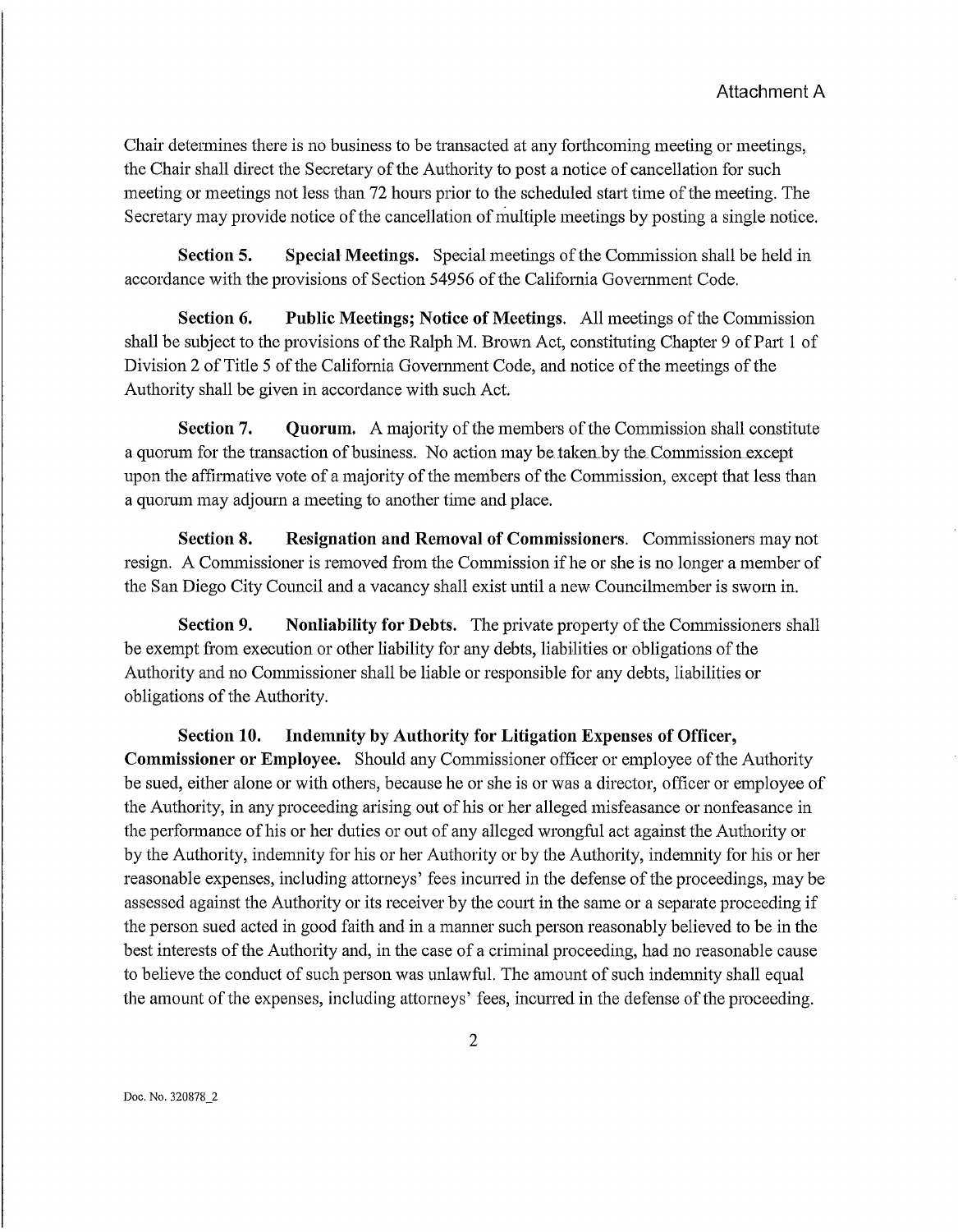### **ARTICLE III**

#### **OFFICERS**

**Section 1. Officers.** In accordance with the Agreement, the Council President shall be the Chair, and the Council President Pro Tem shall be the Vice Chair of the Authority. The City Clerk shall be the Secretary of the Authority and the Chief Financial Officer shall serve as the Treasurer and shall have the powers, duties, and responsibilities specified in Section 6505.5 of the Act.

**Section 2.** Subordinate Officers. The Commission may elect or authorize the appointment of such other officers or employees as it may deem necessary, and to retain independent counsel, consultants, and accountants.

**Section 3. Authorized Officers.** The Mayor, Chief Operating Officer, City Manager, and Chief Financial Officer of the City of San Diego shall all be considered Authorized Officers and are empowered by the Conunission to execute any and all contracts, agreements, or instruments on behalf of and in the name of the Authority if such contracts, agreements or instruments have been specifically authorized by resolution of the Commission.

**Section 3. Removal of Officers.** Any officer may be removed, either with or without cause, by a majority of the Commissioners then in office at any regular or special meeting of the Authority, or, except in the case of an officer chosen by the Conunission, by any officers upon whom such power of removal may be conferred by the Commission. Should a vacancy occur in any office as a result of death, resignation, removal, disqualification or any other cause, the Conunission may delegate the powers and duties of such office to any officers or to any Conunissioners until such time as a successor for said office has been elected or appointed.

**Section 4.** Delegation of Powers. The Commission may delegate, by resolution, and to the extent permitted by the Act or any other applicable law, any of its functions to one or more of the members of the Commission or officers or agents of the Authority and to cause any of said members, officers, or agents for and in the name and on behalf of the Conm1ission or the Authority.

**Section 5.** Chair. The Chair shall preside at all meetings of the Commission and exercise and perform such other powers and duties as may be from time to time assigned to the Chair by the Conunission or be prescribed by these Rules and Regulations.

3

Doc. No. 320878\_2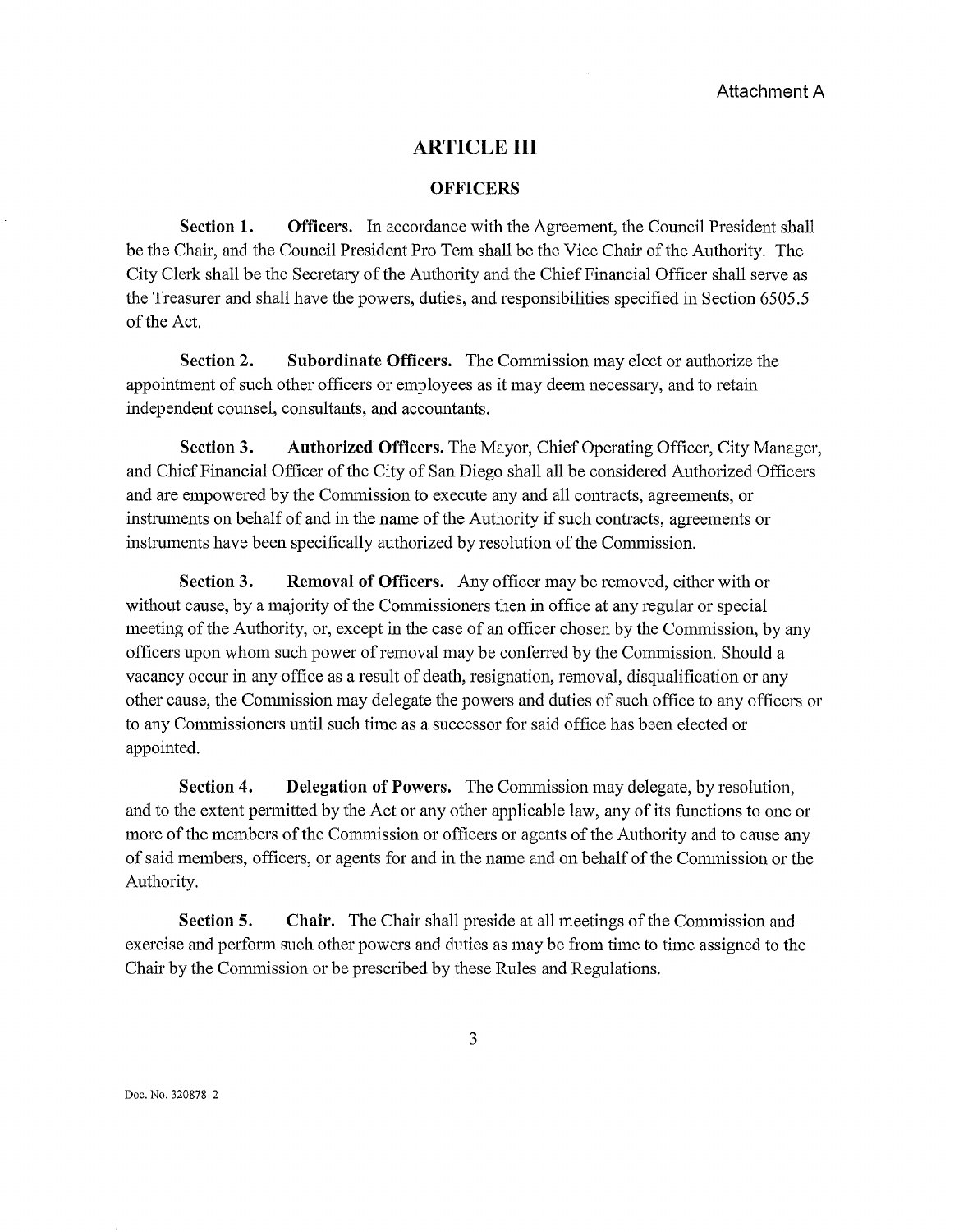The Chair shall also be the chief corporate officer of the Authority and shall, subject to the control of the Commission, have general supervision, direction and control of the business and officers of the Authority.

**Section 6. Vice Chair.** In the absence or disability of the Chair, the Vice Chair shall perfmm all the duties of the Chair and when so acting shall have all the powers of and be subject to all of the restrictions upon the Chair. The Vice Chair shall have such other powers and perform such other duties as may from time to time be prescribed by the Commission, the Agreement, or these Rules and Regulations.

**Section 7. Secretary.** The Secretary shall keep or cause to be kept minutes of all meetings of the Commissioners, with the time and place of holding, whether regular or special. The Secretary shall not be required to keep minutes of adjourned meetings. The Secretary shall give or cause to be given notice of all meetings of the Conunission of the Authority, shall keep the corporate records in safe custody and shall have such other powers and perform such other duties as may be prescribed by the Commission, the Agreement, or these Rules and Regulations.

# **ARTICLE IV**

#### **OBJECTS AND PURPOSES**

**Section 1. Nature of Objects and Purposes.** The business of the Authority is to be operated and conducted in the promotion of its objects and purposes as set forth in the Agreement.

**Section 2. Disposition of Assets.** At the end of the tenn of the Agreement or upon, the earlier termination of the Agreement under the terms and conditions thereof, after payment of all expenses and liabilities of the Authority, all property of the Authority both real and personal shall automatically vest in the City.

**Section 3. Dissolution.** The Authority may, with the approval of all of the Members, be dissolved if at the time of such dissolution the Authority has no outstanding indebtedness and is not a party to any outstanding material contracts. Upon the dissolution or tennination of this Authority, and after payment or provision for payment, all debts and liabilities, the assets of this Authority shall be distributed to the City.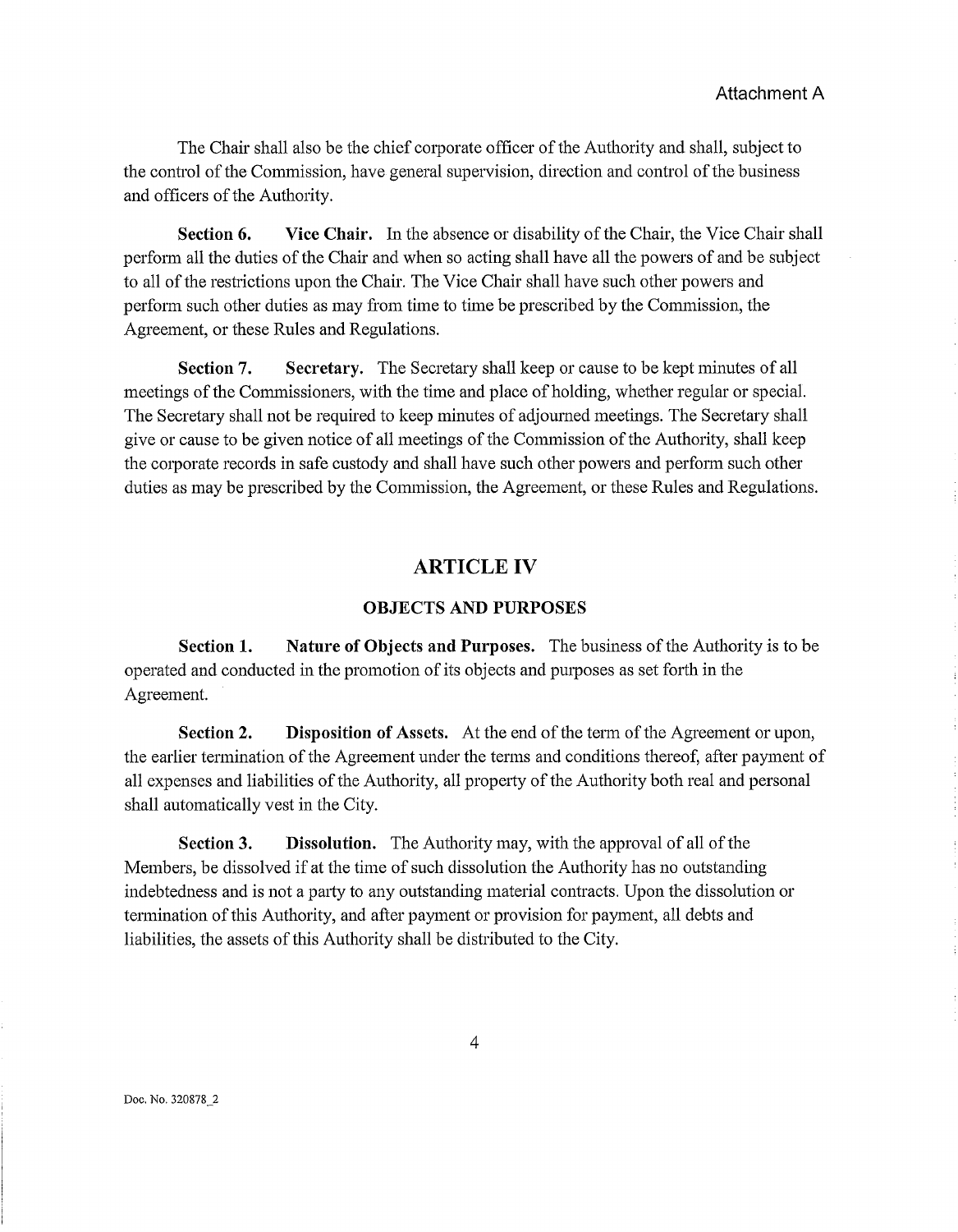# **ARTICLEV**

#### **GENERAL PROVISIONS**

**Section 1. Payment of Money, Signatures.** All checks, drafts or other orders for payment of money, notes or other evidences of indebtedness issued in the name of or payable to the Authority and any and all securities owned by or held by the Authority requiring signature for transfer shall be signed or endorsed by the Treasurer.

**Section 2. Execution of Contracts.** The Commission, except as in the Agreement or in the Rules and Regulations otherwise provided, may authorize any officer or officers, agent or agents, to enter into any contract or execute any contract or execute any instrument in the name of and on behalf of the Authority and such authority may be general or confined to specific instances and unless so authorized by the Commission, no officer, agent or employee shall have any power or authority to bind the Authority by any contract or engagement or to pledge its credit or to render it liable for any purpose or in any amount.

**Section 3. Construction of Public Capital Improvements.** The Commission shall cause Public Capital Improvements to be acquired and constmcted pursuant to contracts awarded competitively or on a negotiated basis, whichever the Commission detennines is in the best interests of the Authority and its members, which detennination shall be final and incontestable.

**Section 4.** Fiscal Year. The fiscal year of the Authority shall be the same as the fiscal year of the City.

**Section 5. Amendment of Rules and Regulations.** These Rules and Regulations may be amended at any time and from time to time by majority vote of the Commission.

By resolution of the Commission, these Rules and Regulations of the Commission are hereby adopted.

Date